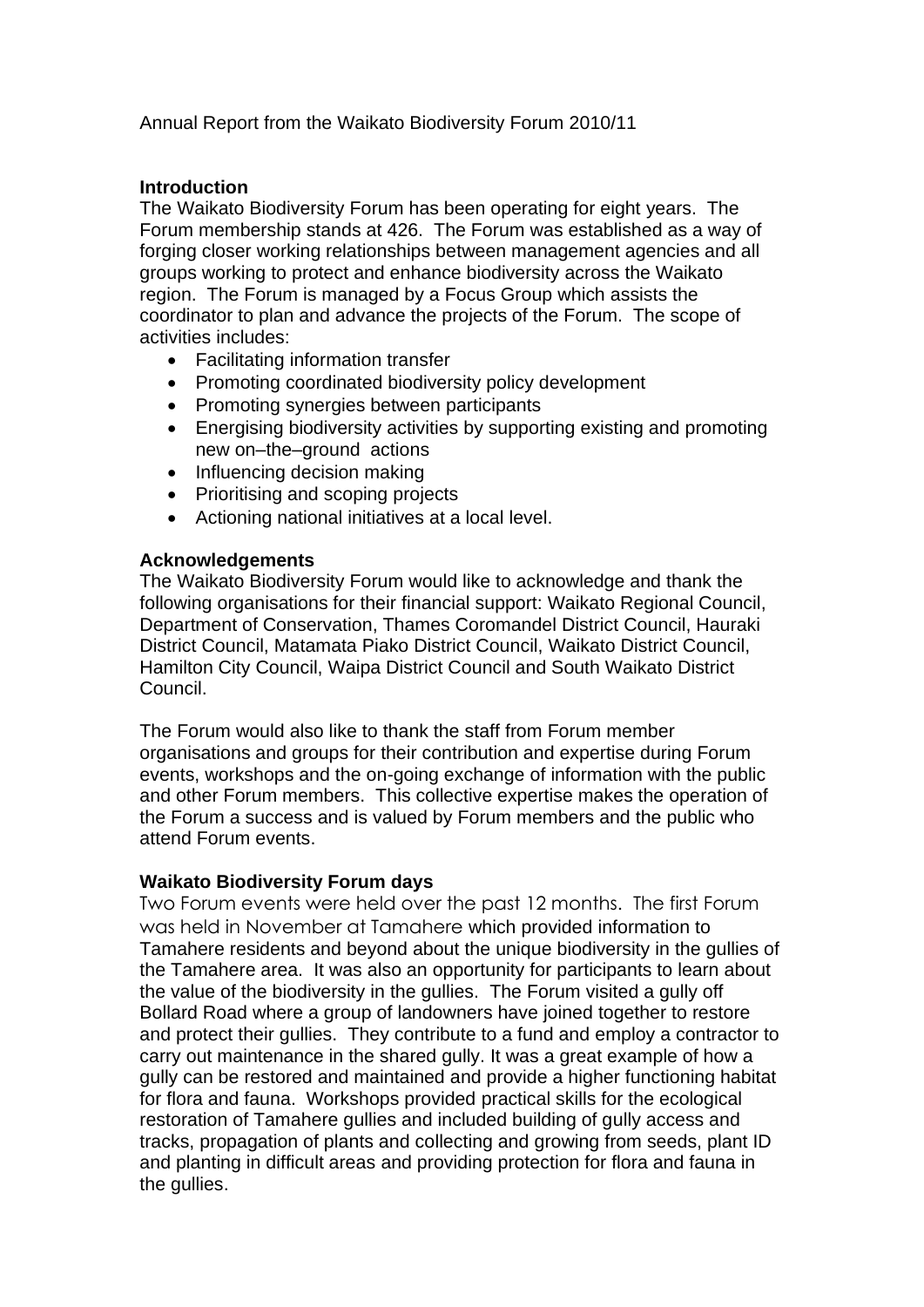The second Forum was a partnership day with Federated Farmers held at Te Miro with a focus on Significant Natural Areas (SNAs) in the Waipa district. The day provided opportunity to visit farms and hear from farmers who have protected areas on their farms, gain information on what help is available for protection of SNAs and discuss what incentives/mechanisms work for landowners to protect SNAs. There were presentations from Sally Millar (Federated Farmers) who stressed the importance of communication with farmers, Gerry Kessels who covered the economic contribution of biodiversity, the number and tyope of SNAs in Waipa and models for protection. Tony Roxburgh from the Waipa District Council spoke about the present options for protection of SNAs and flags some other incentives the Waipa District Council could explore in the future such as, supplying plantings for restoration, assistance with survey and fencing, establishment of a Waipa District Council Conservation Fund and/or a joint Waikato Regional Council and Waipa District Council Fund. A field trip took place on two properties near Te Miro which had protected SNAs.

### **0800BIODIV**

The Forum coordinator continued to operate the 0800BIODIV number and respond or refer enquiries to an appropriate agency. The 0800 BIODIV number and the Forum website received 41 enquiries. The enquiries ranged from information on wetland planting on a farm to media requests for information on endangered species. There were a couple of calls for information on volunteering on conservation projects and the Forum also managed the WCEET funding enquiries.

### **Media and Publicity**

The Forum continued to have a monthly column in the Waikato Times entitled "Spotting Species" which highlighted an endangered plant or animal species in the region. The Eco Issues page of the Waikato Times was however discontinued in May so this column is no longer an option. Articles were written for the media with a focus on the two Forum events and covered the topics of Significant Natural Areas in the Waipa and the South Waikato districts. The Forums website was updated on a regular basis.

# **Community Group Survey**

During this period the Forum undertook a survey of 20 community groups. The survey covered the types of work undertaken by the groups, the amount of volunteer hours spent on the work and challenges facing the group. The results of this survey are being prepared for publication and will be available soon.

### **Presentations and Activities**

The Forum coordinator gave presentations on aspects of biodiversity to two classes at Woodstock Primary School, two year 12 classes at Te Awamutu College and all the classes at Westmount School. She also presented to the local Green Party meeting on the Forum's work and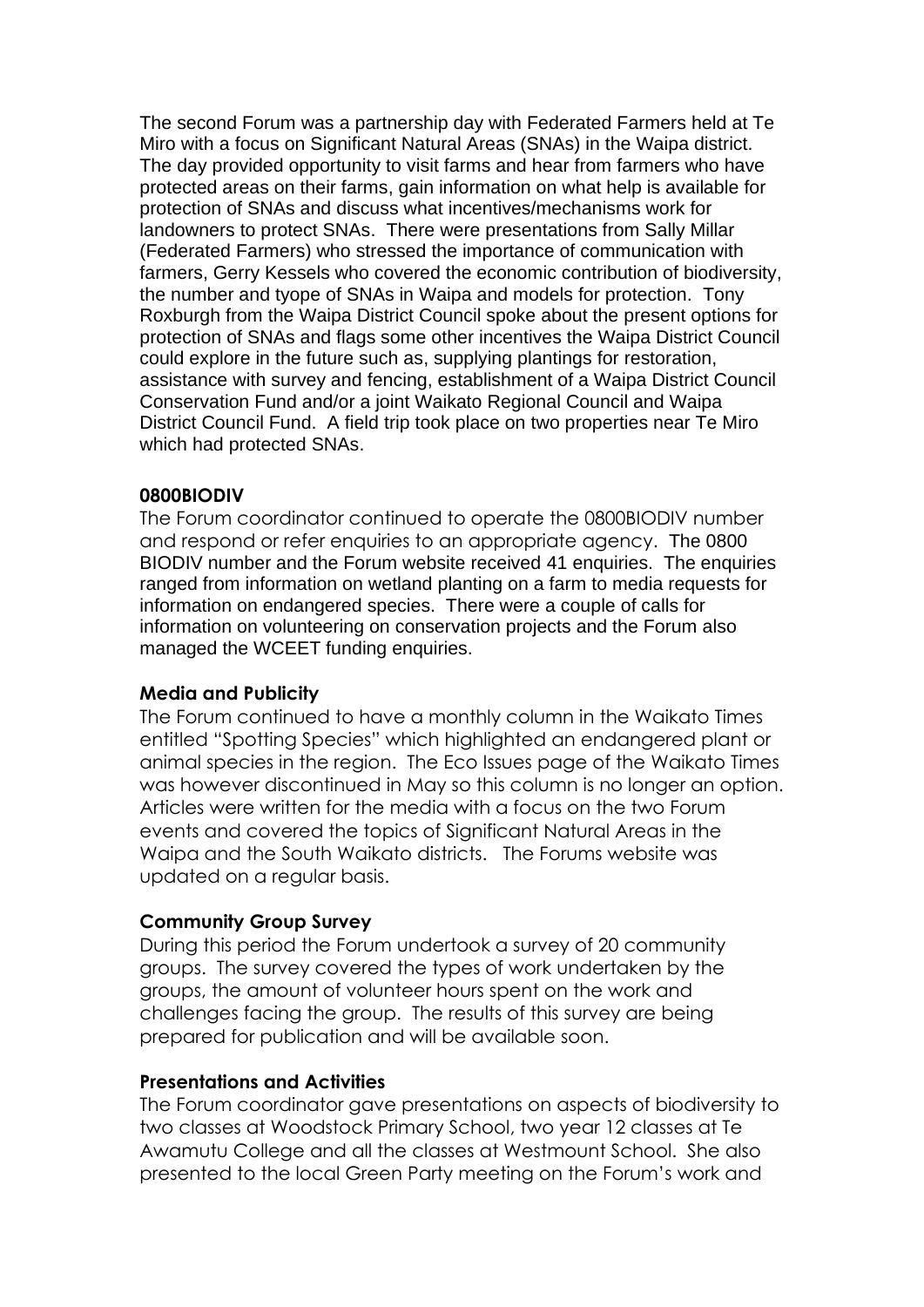biodiversity issues across the region and the Executive of Waikato Federated Farmers on Significant Natural Areas and biodiversity issues around the Waikato region.

Gerry Kessels from Kessels and Associates and the Forum coordinator ran a stream activity for the Federated Farmers Public Open day at Bill and Sue Garlands property. The activity was extremely popular with families and the children really enjoyed getting into the stream and finding mayflies and caddisflies under the rocks. In fact the families were so interested it was a challenge to move the groups onto the next activity. Approximately 150 people attended the event.

# **Conservation Week**

The Forum organised a Conservation Week activity for Barrett Bush on the edge of Hamilton however the weather wasn't cooperative and the event had to be cancelled. The planned event will be run as part of the 2011 Conservation Week activities.

# **Funding**

The Forum has given advice to numerous groups to assist them with funding applications to a variety of funders. The Forum also applied for funding through the Waikato Community Conservation Fund to provide a discount to community group members attending the National Wetland Symposium in Rotorua. The Forum acted as the referral for the Waikato Ecological Enhancement Trust funding enquiries and the Regional Council's Small Scale Community Initiative Fund. Assistance and advice was provided to community groups to fill in the application forms.

# **Networking**

The Forum members received four newsletters to inform them of biodiversity related information. The Forum continues to provide a link for community group members and management agencies through email dissemination of information and communication with individual members in answer to queries about biodiversity. The Forum coordinator attends the Strategic Planners Network meetings which discusses aspects of the region such as environment, health and transport.

# **Advocacy**

The Forum provided advocacy for biodiversity on a variety a plans policies and strategies including Hauraki District Council Sustainability Strategy, Tamahere Structure Plan, South Waikato draft District Plan review, Hamilton City Council District Plan review, Gully Restoration Business Plan, the Matamata Piako District Council community outcomes, Hauraki District Council biodiversity indicators Regional Transport Strategy, Annual Plans and National Policy Statement on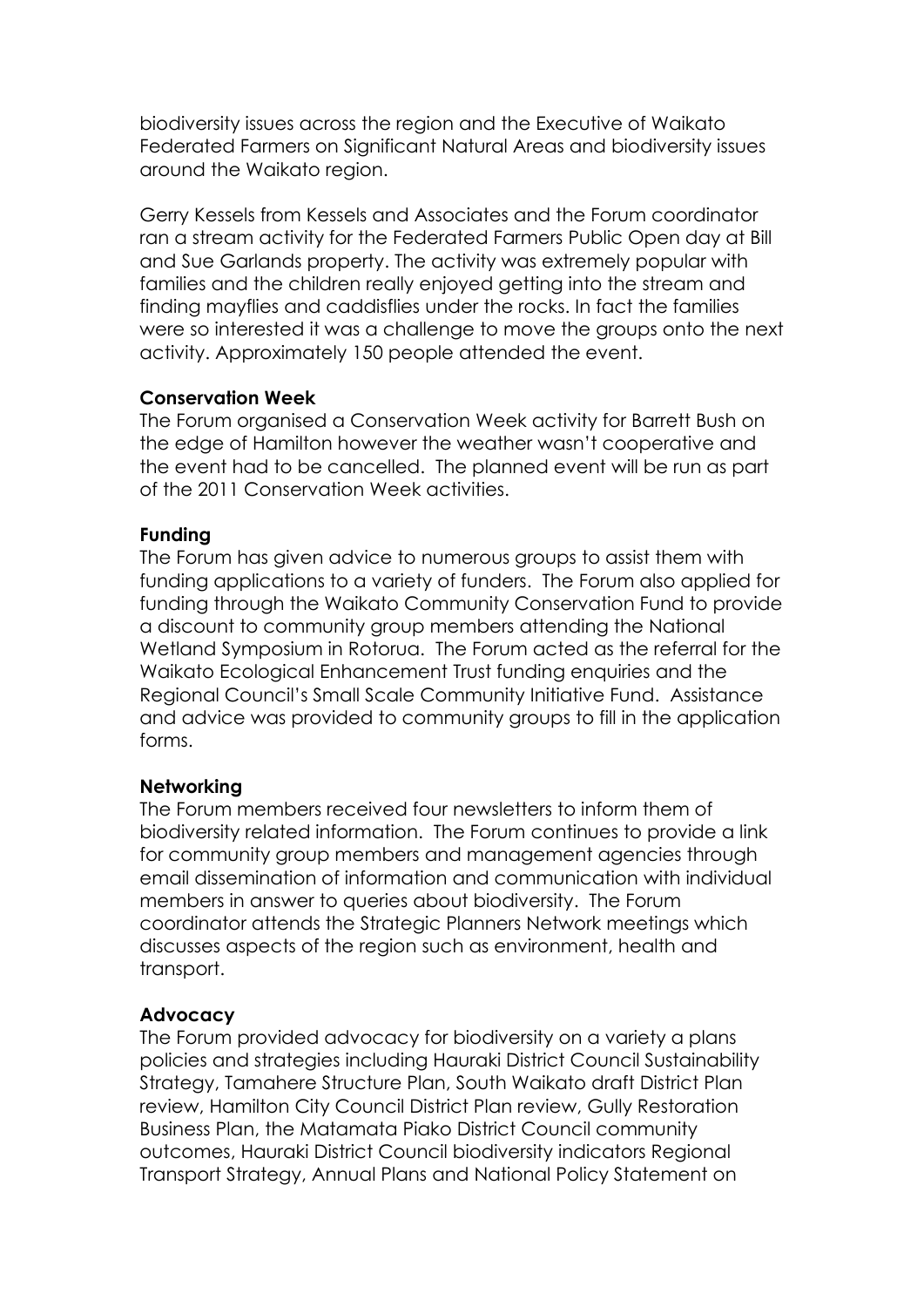Biodiversity. The Forum coordinator also provided Forum members with information to assist them on writing submissions on key policy statements and plans such as the Regional Policy Statement and the National Policy Statement on Biodiversity

The Forum coordinator met with the Hamilton West MP and National Party Chair of the Blue Greens to advocate for the re-establishment of the Community Conservation Fund and the retention of the Biodiversity Condition and Advice Fund. During the local and regional Council elections the Forum coordinator provided biodiversity related questions to candidates to highlight its importance. A variety of consultation meetings were attended including the Blue print LAB consultation in Thames, the Land and Water consultation meeting

### **Community Groups**

The Forum maintains a database and map of community group projects which highlights the contribution that these groups make to biodiversity protection and enhancement across the region. The database now has 151 groups working on over 220 project sites. The database has been updated during this period and a few groups have gone into recess. There has been a slight increase in the number of sites groups are working on with one group working on 16 sites. The Forum coordinator also provided information for a Waikato Regional Council study which reviewed the work of a selection of Care Groups in the region.

### **Workshops**

The Forum was involved in presenting to community groups and landowners at two Pest Management and Monitoring workshops located at Raglan and Coromandel. The topics presented include funding available to groups and landowners and biodiversity issues around the Coromandel and Raglan. The Forum coordinator also made a presentation on funding at an environmental workshop held at Pikatu Marae. Hamilton City Council and the Forum worked together to run a workshop in Newstead Gully to inform local residents of plant pest management and follow up planting in Newstead Gully. As a result of these workshops follow up advice has been given to individuals and groups to assist them with their work.

### **Summary**

In summary the highlights of year would be working with Federated Farmers on their Public Open Day and the Te Miro Forum event. The workshops on plant and animal pests were appreciated by community groups and feedback from these was very favourable. It is always rewarding to present biodiversity information to young people and experience their enthusiasm and interest in